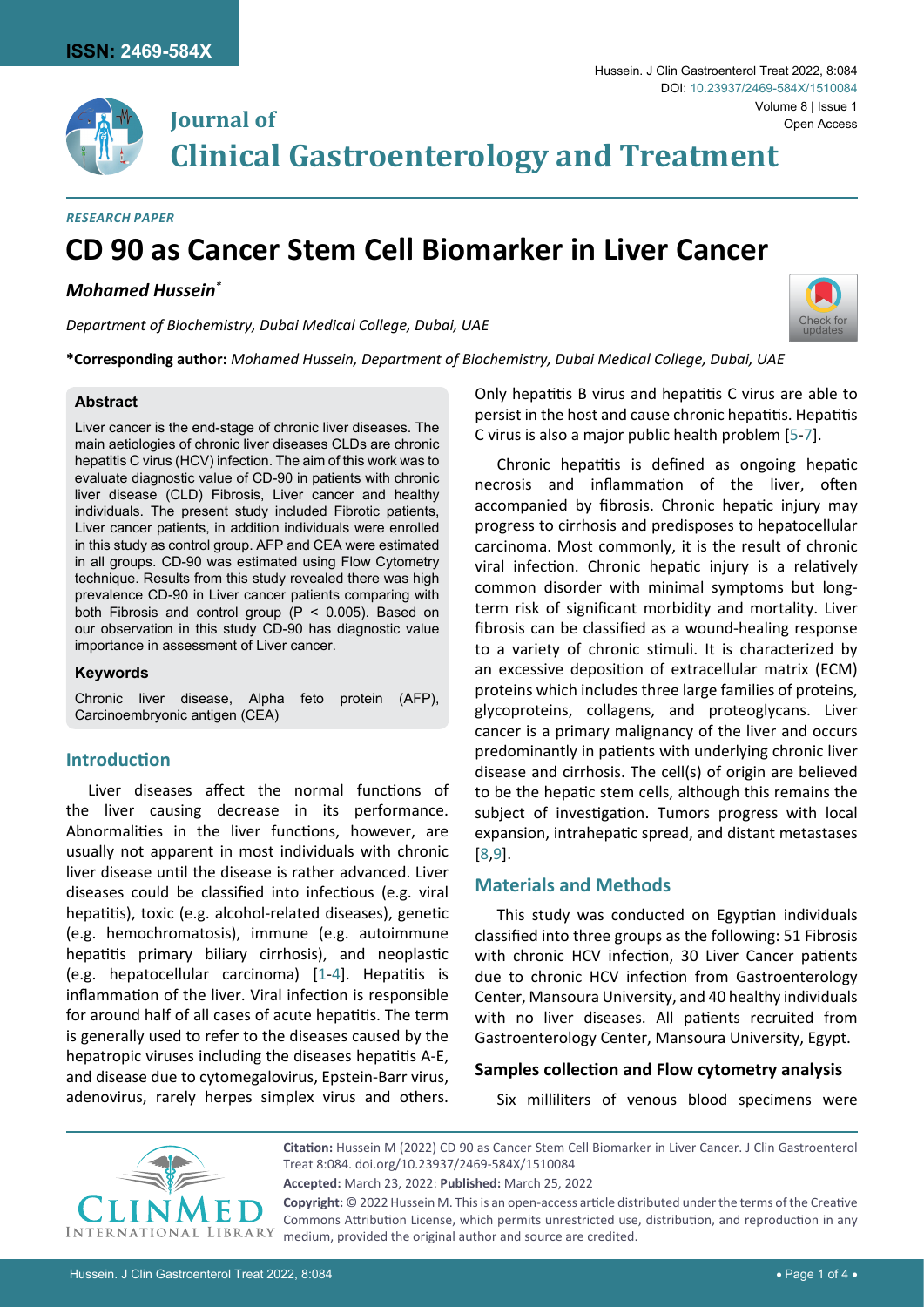collected from all patients and healthy control groups. Laboratory investigations included (AST, ALT) [[10](#page-3-5)], total bilirubin [[11](#page-3-6)], and serum albumin [[12](#page-3-7)]. All were performed on Beckman CX9 autoanalyzer. AFP was determined by the ELISA technique [[13](#page-3-8)]. CEA was determined by ELISA technique [[14](#page-3-9)].

# **Peripheral Blood Mononuclear Cells (PBMC) isolation**

Human PBMC are isolated using a density gradient technique. The two most used density gradient solutions are Ficoll-Paque PLUS from (Sigma Aldrich co, USA). Flow Cytometry analysis of CD-90 from (BD Bioscience co, USA).

## **Statistical analysis**

A computer software package (SPSS), version 16.0 was used in the analysis. For quantitative variables, mean and standard deviation. Frequency and percentage are presented for qualitative variables. Significance level (p) value was expressed as follows: p > 0.05 = Insignificant,  $p < 0.05$  = Significant and  $p < 0.001$  = highly significance. One-way ANOVA test was used for comparing between different groups.

## **Results**

[Table 1](#page-1-0), [Table 2](#page-1-1), [Table 3](#page-1-2), [Table 4](#page-1-3), [Figure 1](#page-1-4), [Figure 2](#page-1-5) and [Figure 3](#page-2-1).

<span id="page-1-0"></span>**Table 1:** Groups characteristics in the study.

| <b>Characteristics   Control</b> |                 | <b>Fibrosis</b>  | <b>Liver Cancer</b> |
|----------------------------------|-----------------|------------------|---------------------|
| No.                              | 40              | 51               | 30                  |
| Age (year)                       | $30.8 \pm 7.57$ | $159.9 \pm 10.1$ | $157 \pm 8.81$      |
| Males                            | 28              | 42               | 23                  |
| Females                          | 12              | 9                | 7                   |
| Range                            | 20-51           | 43-87            | 43-74               |

## **Discussion**

Chronic liver diseases (CLD) and its end-stages,

<span id="page-1-4"></span>

<span id="page-1-5"></span>

#### <span id="page-1-1"></span>**Table 2:** Laboratory biomarkers in all groups.

| <b>Biomarkers</b> | Control          | <b>Fibrosis</b>  | Liver Cancer     | P-value     |
|-------------------|------------------|------------------|------------------|-------------|
| ALT (U/ml)        | $12.15 \pm 2.6$  | $59.9 \pm 36.7$  | $56.3 \pm 35.7$  | P < 0.005   |
| AST (U/ml)        | $12.4 \pm 2.7$   | $73.2 \pm 35.6$  | $70.1 \pm 28.3$  | P < 0.005   |
| Bilirubin (mg/dl) | $0.3 \pm 0.18$   | $4.1 \pm 6.3$    | $7.4 \pm 11.0$   | P < 0.005   |
| Platelets (x109)  | $289.3 \pm 16.6$ | $200.8 \pm 47.9$ | $153.8 \pm 54.5$ | $P = 0.000$ |
| AST/ALT ratio     | $1.07 \pm 0.37$  | $1.4 \pm 0.7$    | $1.5 \pm 0.58$   | P < 0.005   |
| Albumin (g/dl)    | $4.3 \pm 0.43$   | $3.2 \pm 0.15$   | $2.91 \pm 0.25$  | P < 0.005   |

#### <span id="page-1-2"></span>**Table 3:** Flow cytometry of CD90 in all groups.

| $CD-90$     | Control | <b>Fibrosis</b>  | Liver Cancer | '-Value |
|-------------|---------|------------------|--------------|---------|
| SD.<br>Mean | xд      | $39.66 \pm 5.49$ | $46.29 -$    | 005     |

<span id="page-1-3"></span>**Table 4:** Tumor markers concentration in all groups.

| Tumor Markers | Control         | <b>Fibrosis</b>  | <b>Liver Cancer</b> | <b>P-Value</b> |
|---------------|-----------------|------------------|---------------------|----------------|
| $AFP$ (ng/ml) | $1.68 \pm 0.74$ | $25.08 \pm 22.2$ | $423.3 \pm 4.7$     | P < 0.001      |
| CEA (µq/l)    | $1.26 \pm 0.13$ | $2.64 \pm 0.66$  | $3.61 \pm 0.6$      | P < 0.005      |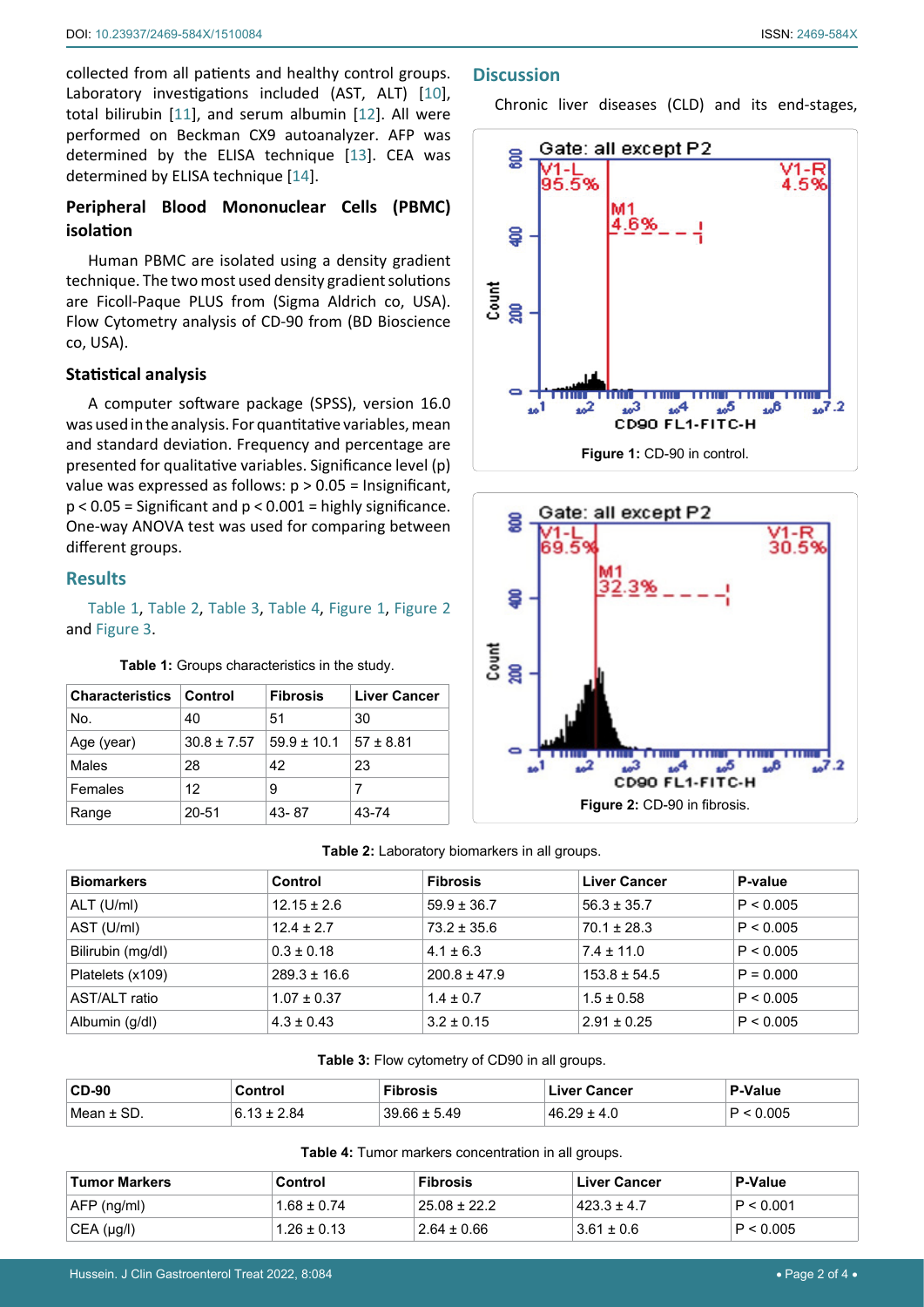<span id="page-2-1"></span>

cirrhosis and hepatocellular carcinoma (HCC), are leading causes of morbidity and mortality worldwide with enormous socioeconomic costs. The main aetiologies of CLDs are chronic hepatitis C virus (HCV) and hepatitis B virus (HBV) infections, alcohol abuse and, because of metabolic syndrome reaching epidemic proportions, an increasing prevalence of non-alcoholic steatohepatitis (NASH) [[15](#page-3-16)]. In CLD, hepatocyte damage, wound healing, and tissue remodeling, resulting in fibrosis and ultimately cirrhosis, the platform on which HCC and deadly hepatic failure develop. At the cellular and molecular level, the multistep process of progressive CLD is reflected in the complex modulation of intracellular signal transduction circuits, altered cellcell communications and, more drastically [[16](#page-3-17)]. In this study our subjects were divided into 40 healthy adults with no liver diseases as a control group 28 males (70%) and 12 females (30%), and their age ranged from 20-51 years with a mean of 30.8 ± 7.57 years. 51 Fibrosis (F2- F4) patients, 42 males (82.4%) and 9 females (17.6%), their age ranged from 43-87 years with a mean of 59.9 ± 10.1 years. 30 HCC patients, 23 males (76.7%) and 7 females (23.3%), and their age ranged from 43-74 years with a mean of 57  $\pm$  8.81 years. This finding was close to that of Hussein, et al. [[17](#page-3-18)] and Hernandez-Castillo, et al. [[18](#page-3-19)] and Massoud, et al. [[19](#page-3-20)] who reported that the mean ages among Liver cancer cases were 53.7 ± 10.1, 57.4  $\pm$  8.7, and 55.2  $\pm$  8 years, respectively.

In the present study ALT was increased in Fibrosis and HCC patients significantly compared with Healthy control group Mean ± SD. were 59.9 ± 36.7, 56.3 ± 35.7 and  $12.15 \pm 2.6$ ; respectively (P < 0.005). Also, AST was increased in both Fibrosis and Liver cancer patients comparing with Healthy control group Mean ± SD. were 73.2 ± 35.6, 70.1 ± 28.3 and 12.4 ± 2.7; respectively (p < 0.005). Serum bilirubin was increased significantly both HCC and Fibrosis patients comparing with Health control group with values 7.4  $\pm$  11.0, 4.1  $\pm$  6.3 and 0.3  $\pm$ 

0.18; respectively (p < 0.005). In our study albumin was decreased significantly in both Liver cancer and Fibrosis patients comparing with Healthy control group with values  $2.91 \pm 0.25$ ,  $3.2 \pm 0.15$  and  $4.3 \pm 0.43$ ; respectively (p < 0.005). The elevated aminotransferase value in Liver cancer reflects damage to adjacent hepatocytes as a direct result of tumor growth or damage to more remote liver cells caused by interference with their blood supply or venous drainage. It may also be due to continuing liver cell necrosis in those with concomitant active cirrhosis or chronic active hepatitis [[20](#page-3-10)]. In our study, AFP was significantly higher in Liver Cancer patients compared to Fibrosis group.

CD90 is a 25-37 kDa glycophosphatidylinositol (GPI)-anchored protein expressed in many cells such as T-cells, thymocytes, neurons, endothelial cells and fibroblast. CD90 operates as an important regulator of cell to cell and cell to matrix interaction, apoptosis, adhesion, migration, cancer and fibrosis [[21-](#page-3-11)[23](#page-3-12)]. In diseased liver, CD90 was expressed in hepatic stem cells, hepatic fibroblasts, myofibroblasts, and tumor stroma (CAFs), and small percentage of CSC. The origin of the myofibroblasts and CAFs might be derived from the epithelial mesenchymal transition (EMT), resident fibroblasts, or bone marrow derived stem cells. It has been demonstrated that multipotent adult stem cells with CAFs properties was found not only in HCC, but also in cirrhotic liver, supporting the evidence that the CAFs could be originated from resident progenitor cells [[24](#page-3-13)]. In our study blood peripheral mononuclear cells CD90 (M1%) was increased significantly in HCC and Fibrotic patients comparing with Healthy control group with Mean  $\pm$  SD. values 46.29  $\pm$  4.0, 39.66  $\pm$ 5.49 and  $6.13 \pm 2.84$  respectively (P < 0.005). This is in accordance with some previous studies on HCC cell lines and human samples, where CD90 was highly expressed in malignant hepatocytes and the presence of CD90+/ CD44+ cells contributed to an aggressive phenotype with more frequent metastatic lesions in the lung [[25\]](#page-3-14). Our data was in agree with Bahnassy, et al. [[26](#page-3-15)] who found that CD90 was significantly higher in the blood of HCC patients compared to those in the CH and control groups (P < 0.001).

## **Conclusion**

Based on our observation in this study CD-90 has diagnostic value in assessment of patients with chronic hepatitis-c virus and hepatocellular carcinoma.

#### **Acknowledgments**

The author would like to thank Dubai Medical College and Gastroenterology Center, Mansoura University for this work.

#### **References**

<span id="page-2-0"></span>1. [Mashiba T, Joko K, Kurosaki M, Ochi H, Hasebe C, et al.](https://www.ncbi.nlm.nih.gov/pmc/articles/PMC6899599/)  [\(2019\) Real-world efficacy of elbasvir and grazoprevir for](https://www.ncbi.nlm.nih.gov/pmc/articles/PMC6899599/)